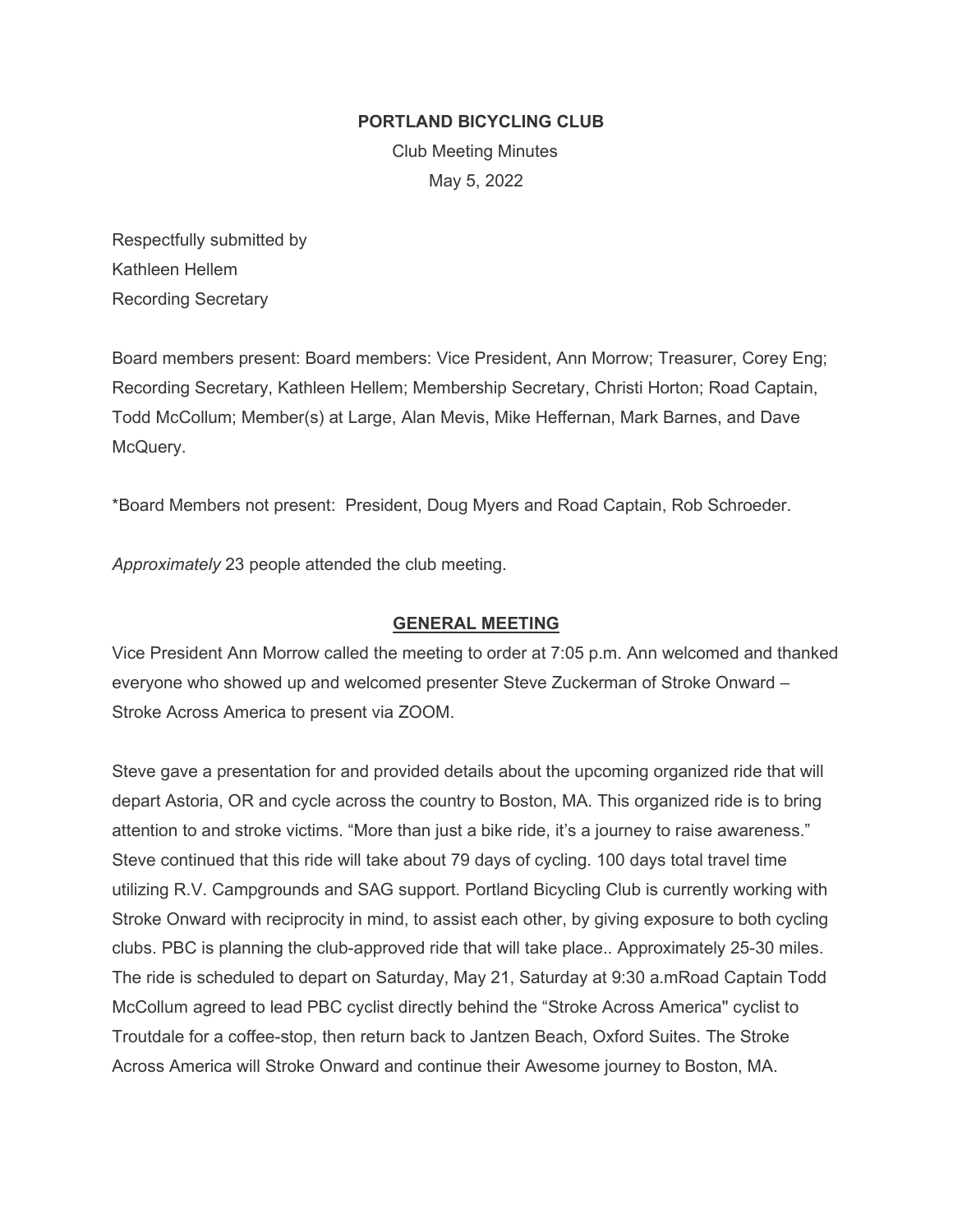This will be a PBC approved ride. Mark your calendars! Stroke Across America will be passing through Portland, OR on Saturday, May 21, stopping at the Jantzen Beach, Oxford Suites located in Portland, OR. *Check the PBC Ride Calendar. PBC Ride Leader, Todd McCollum.* For more information, click on the link. <https://strokeonward.org/stroke-across-america-saam/>

# **Approval of Club Meeting Minutes from**

Ann Morrow asked members if they've had a chance to review the April 7 PBC club-meetingminutes, and if so, can we get an approval? Cindy Bernert-Coppola moved to approve the club meeting minutes and Mike Hefferman seconded. Hearing no objections, the April 7 PBC clubmeeting-minutes were unanimously approved by all in attendance.

## **BOARD MEMBER REPORTS**

## **1) Treasurer**

Corey Eng reminded everyone that quoted results can be viewed on the PBC website's inancial page, to all logged on PBC members. Total assets for the first quarter of 2022 was \$54192 an increase of \$4421 versus quarter one 2021's \$49771. Income during the first 3 months of 2022 was \$1040, \$2939 more than the \$1899 loss incurred in quarter one of 2021. A question was raised from the audience asking the reason why the income improvement. Corey stated the return of the STP Friday bus/truck operation and the influx of Pioneer Century registrations accounted for the change, cautioning that related expenses have yet to be incurred. It was noted that 34 Metric and 10 half metric century registrations are included in the reported revenues through March 31, 2022.

Corey noted that the Pinarello bike sold \$85 (\$5/ticket) in raffles, won by Kathleen Hellem. All of the remaining tickets were priced at buck/ticket. Bike repair stand sold \$13 in raffles, won by Clayton Hawkes. 3 separate jerseys sold \$5 in raffles, winners ??? Total deposit to bank \$103. Some freebies were picked up by attendees, some items left to donate. Thank you, Ann, for taking care of this project, said Corey.

## **2) Membership Secretary**

Christi reported that the club had 473 active members as of May 5, 2022. That included 129 family memberships with a total of 261 family members. Ten new members joined in April:

★ Larry Stone (Apr 30)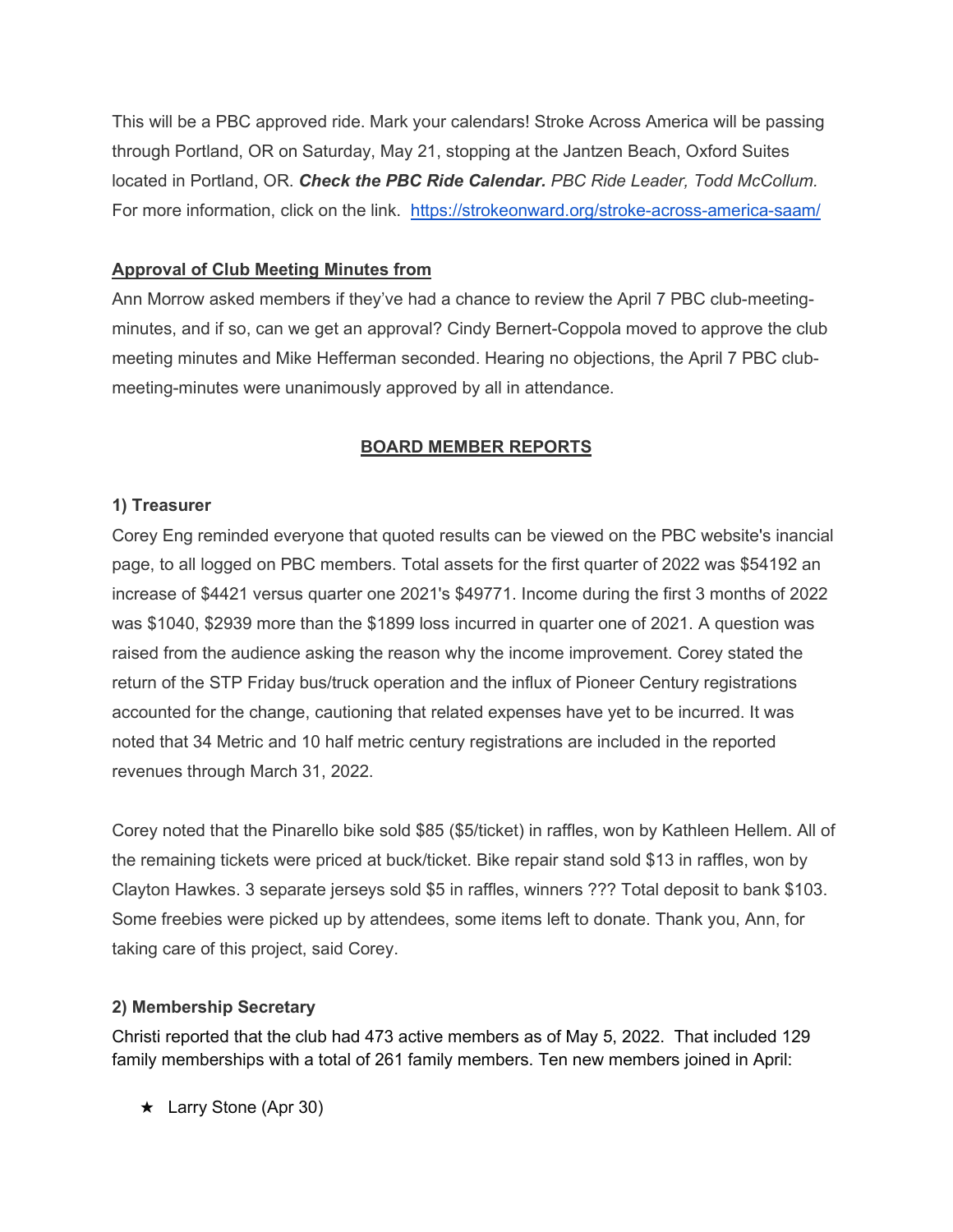- $\star$  Seann Woolery (Apr 27)
- ★ San Michelle Tucker (Apr 21)
- ★ Crystal Bensen (Apr 11)
- ★ Harry Baggen (Apr 8)
- $\star$  Reginald Lee (Apr 5) returning
- $\star$  William McGair (Apr 4)
- $\star$  Adam Tucker (Apr 4)
- $\star$  Melinda Hiday (Apr 3)

# **3) Road Captain's**

Todd McCollum stated we have 75 rides on tap for May. Next Tuesday night at 7:00 P.M., there will be a ZOOM Ride-Leader meeting. Todd encouraged members to attend and said an email blast went out on May 4th to the current Ride Leaders. Lastly, we still have room for five more non-club approved rides. Please, reach out to PBC Road Captains if you have interest in being the Ride Leader for a non-club event, said Todd.

## **4) New Business**

# **PBC ANNUAL PICNIC 2022**

Ann Morrow told members that the PBC **Annual Picnic** will be held on **Sunday, August 7.** The goal is to find a park in Portland. If we have no luck securing a park in Portland, we can fall back on Marine Park in Vancouver, WA.

# **GROW our PBC Initiative**

Ann asked members for feedback on how we should grow our club. It was discussed to explore **Sunday Parkways** to gain exposure to PBC. Kathy Hellem said registration isn't open yet and will provide details as they become available and discuss options with PBC club members. Covid-19 has been spiking again and it may be a good idea to wait until 2023, said Kathy. Sunday Parkways has limited options as they are holding only two-events this year, one in June, and one in August. Typically, there are five to six events to choose from. Details will be presented to members once we have more information and determine if the club wants to move forward with securing a spot or possibly wait until 2023.

**John Joy** memorial bench and plaque options were discussed. Vice President Ann Morrow said this effort needs to be club-driven. Ann posed the question to PBC club members and friends of John, "How do we want to remember our dear friend John Joy?" For example, a memorial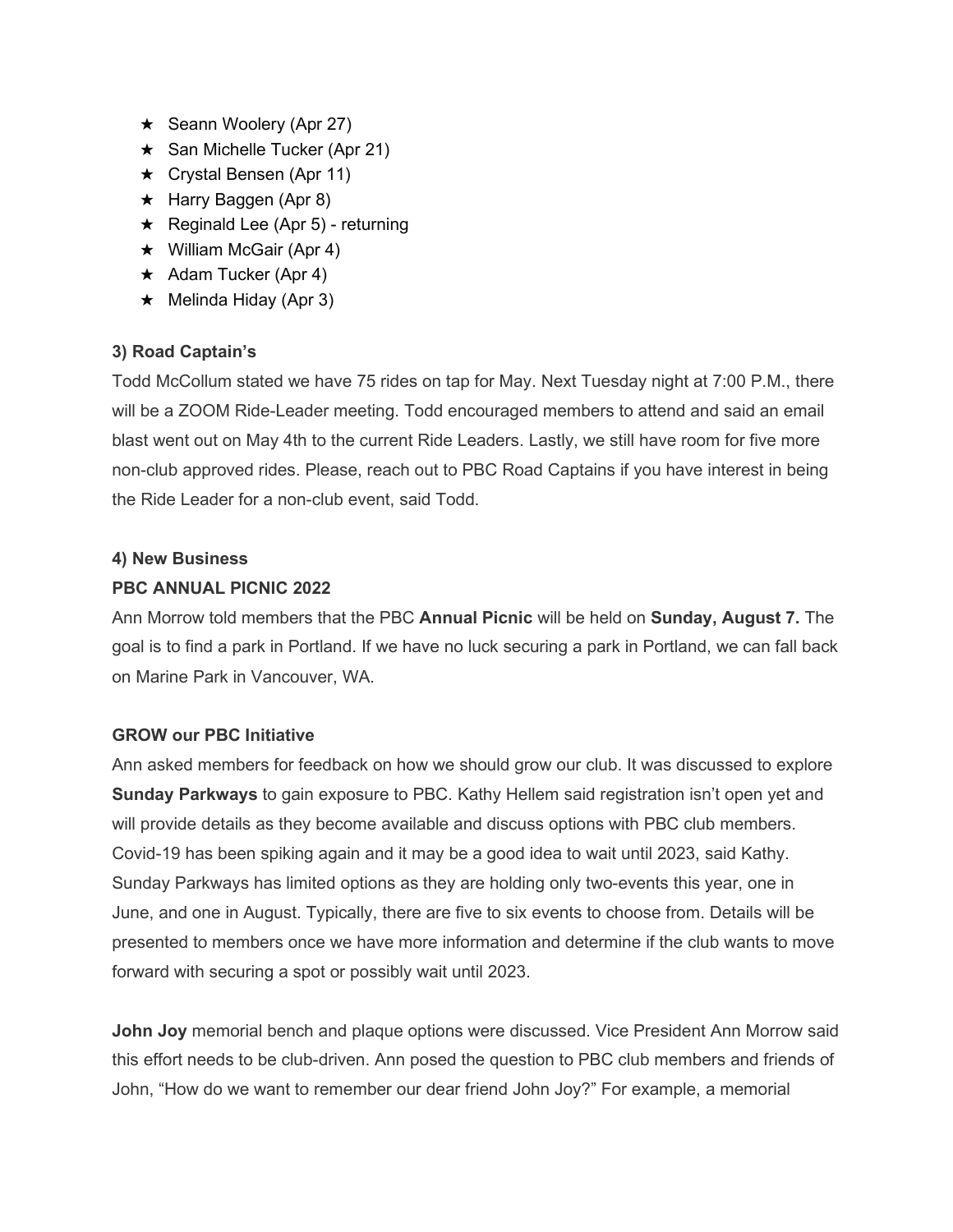plaque or bench located where PBC members typically ride bicycles often and can better appreciate our dear friend. While the CZ Trailhead is fantastic, we rarely ride as a club out there. There were some ideas from members discussed that included possible locations such as Wilshire Park, Jazzy Bagel area, and Crown Point. Ann said that John Joy's daughter Kristal Langner and John's significant other Jan Oestereich, are currently working on raising about \$7500.00 to get John a memorial bench in PDX where all of his friends cycle frequently. Chris Brannen, a close cycling friend of John, was able to raise \$800 from the proceeds off of pint sized JOY glasses and baseball caps. Lastly, Ann asked members to please think about how we should proceed raising funds towards John Joy's memorial bench, plaque, or maybe both.

Ann Morrow reminded PBC members that Reach the Beach is coming up May 14. The TOP Fundraiser for RTB, Gary Schreoder, is flying to PDX to cycle RTB Century 2022. He's reached out in search of a loner bicycle. The specs 58cm road bicycle. He currently rolls a 58cm Trek Domane SL5 in Chicago, IL.

#### **5) Old Business**

#### **Mid-Year Elections**

Ann Morrow reminded PBC members that our mid-year elections are coming up. We have three positions open. Two Members at Large and one Road Captain. Ann encouraged all PBC incumbents to run should anyone have interest in fulfilling one of these volunteer roles.

#### **Pioneer Metric Century**

Ann Morrow mentioned that Doug Myers, PBC President recently had a family member that has suffered medical conditions and requested that Doug assist his family member in getting their affairs in order. The challenge for Doug is his family member currently resides in California. This unfortunate turn of events has Doug wondering if he should resign as PBC President. It was the members and 2022 board members to help Doug through this challenging time. Doug has done a good deal of work to revive our Pioneer Century, and for 2022 he's put together a Pioneer Metric Century by networking in Canby, OR., saving the club a lot of money getting up and rolling. Doug's long term goal is to provide a full Pioneer Century option in 2023. It was the general consensus that we are all very excited about Pioneer Century Metric 2022. We support President Doug Myers and are thankful for all the hard work to bring us up to this point. Corey Eng advised all PBC members present that now is the time to make the decision if we go through with Pioneer Metric Century or cancel and refund current registration fees. It was